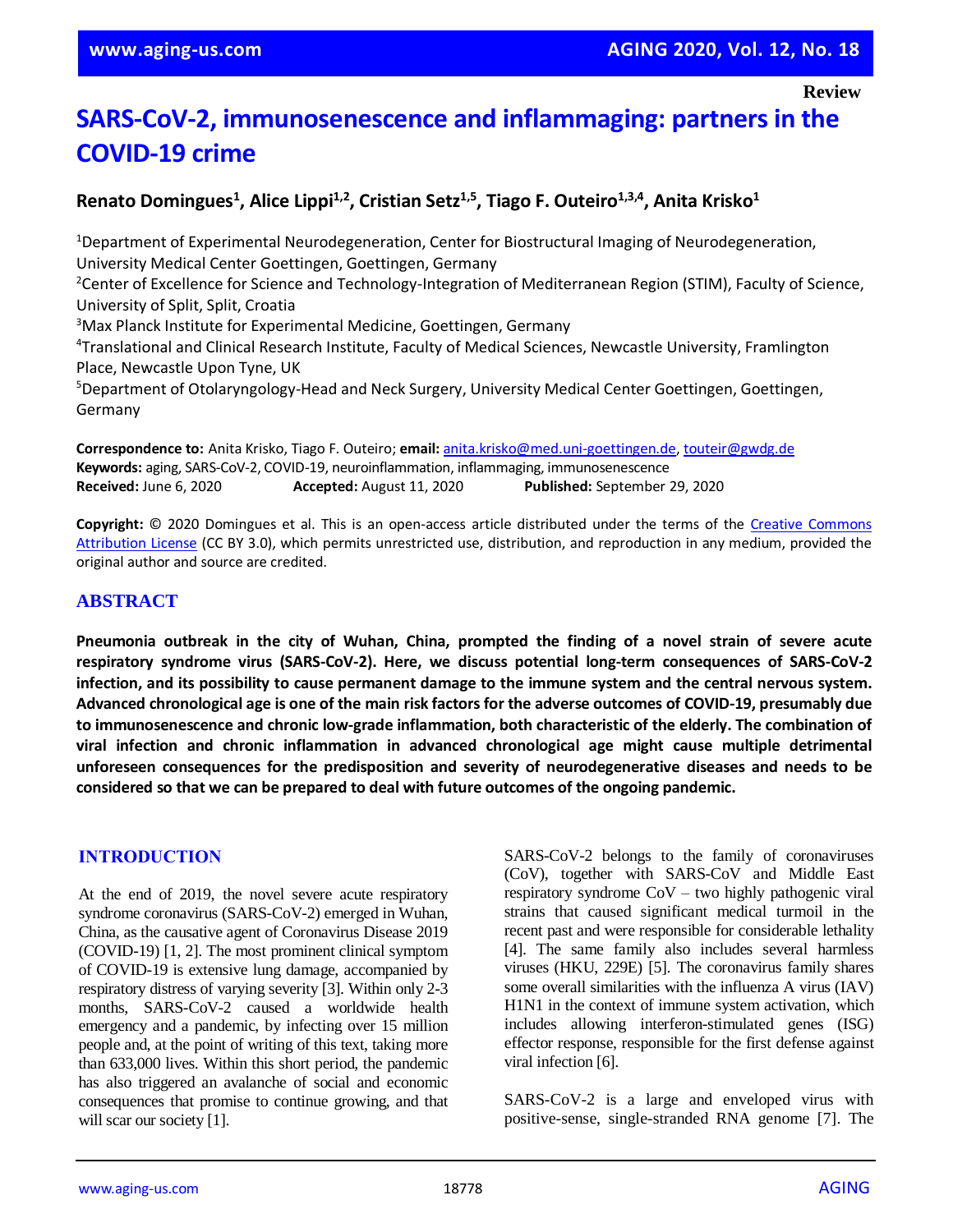infection is initiated by the binding of the viral spike (S) protein to ACE2 receptor at the host cell surface (Figure 1) [8], followed by the internalization and replication of the virus, culminating in the cell lysis and the exit of newly formed viral particles [9].

Although no treatment or preventive measures against SARS-CoV-2 exist at the present moment, the scientific community is working tirelessly, producing daily results on the molecular properties of the new virus and the plethora of its interaction with the host cells and tissues.

While at the clinical level, the respiratory problems are one of the main hallmarks of the disease, the molecular alterations among the severe cases of COVID-19 include signs of hyperinflammation characteristic of immunopathologies. The most striking example is a systemic inflammatory response known as cytokine release syndrome (or cytokine storm) due to massive T cell stimulation [10].

Here, we address the major clinical features of COVID-19 and discuss its potential effects on the aged population, from the perspective of its incidence and severity, as well as long-term effects in developing agerelated diseases of the central nervous system.

On the one hand, aging affects the severity of COVID-19 and, on the other, is the leading risk factor for the development of neurodegenerative diseases [11]. Although the link between the SARS-CoV-2 and neurodegeneration has yet to be established, the cocktail of infection stress, chronic inflammation, and advanced chronological age may cause multiple detrimental unforeseen consequences to the risk and severity of neurodegenerative diseases. Therefore, it needs to be seriously considered so that we can be prepared to deal with future outcomes of the ongoing pandemic.

#### **Clinical aspects of SARS-CoV-2 infection**

The clinical spectrum associated with SARS-CoV-2 infection varies among the infected population depending on the time point of the diagnosis. At the moment of seeking medical attention, the most common symptoms are fever (>37.4°C), fatigue, dry cough, myalgia, and dyspnea [12]. The reduced ability to smell, or hyposmia, has been characterized as a major symptom in otherwise mild cases [13]. The other typical symptoms associated with a common viral upper respiratory infection, such as nasal congestion and rhinorrhea, are very uncommon  $(< 5\%)$  [14, 15].



**Figure 1. SARS-CoV-2 spike protein binds to the ACE2 receptor to enter the cells.** Viral spike protein binds to the ACE2 receptor in the human cell membrane, followed by the internalization of the virus. SARS-CoV-2 consists also of the ribonucleoprotein, envelope protein and a membrane protein. The image was generated using CellPAINT Software [100].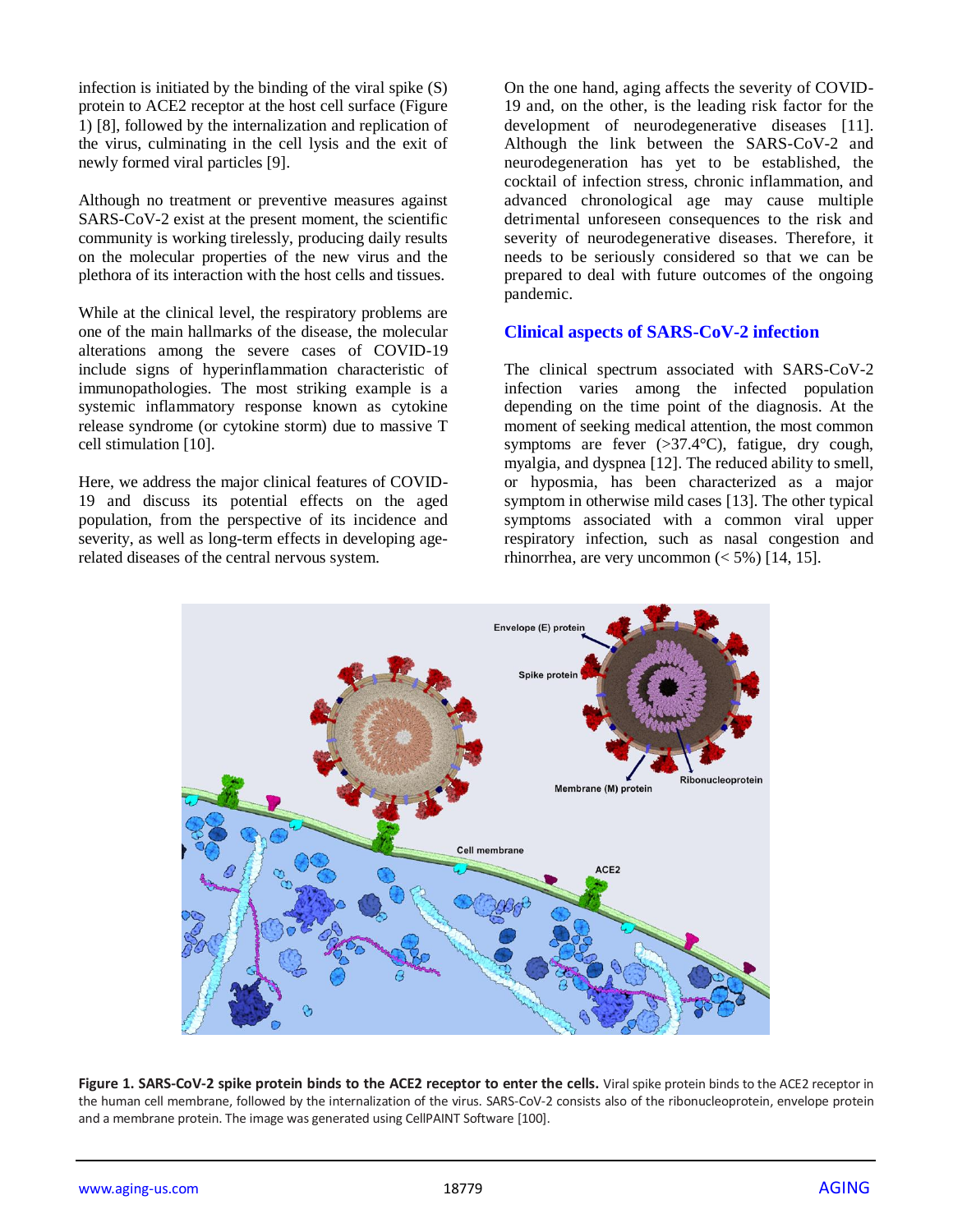The SARS-CoV-2 infection primarily affects adults, with fewer cases reported in children of 15 years or younger [15, 16]. The virus enters the host through the upper airway, and the viral load peaks at approximately day ten after the onset of symptoms [17]. The highest spread during the initial phase of the epidemic in Wuhan was observed as a human-tohuman transmission among otolaryngologists [18]. .Subsequent studies conducted on infected patients demonstrated high SARS-CoV-2 titers in the mucosa of the nasal and oral cavity [19], which represents the way SARS-CoV-2 enters the host, most readily transmitted by respiratory droplets and direct contact. The asymptomatic form of transmission may have contributed to the rapid spread of the disease [12], but there is still no scientific consensus regarding this mechanism  $[20-22]$ .

A significant portion of patients infected with SARS-CoV-2 also shows neurological symptoms such as headache, nausea, and vomiting (<5%). Other described neurologic manifestations associated with SARS-CoV-2 infections are impaired consciousness and cerebrovascular disease [15, 23]. The first case of meningitis/ encephalitis associated with SARS-CoV-2 infection was also recently reported [24].

SARS-CoV, a closely related virus, enters into human host cells mediated mainly by the angiotensinconverting enzyme 2 (ACE2) receptor, expressed in human airway epithelia and lung parenchyma, but also present in vascular endothelial cells, kidney cells, cells from the small intestine, and the brain (Figure 1) [25, 26]. Usually located on type I and II alveolar cells in the lung, the ACE2 receptor was also found to bind SARS-CoV-2 with an estimated binding affinity 10-20 times greater than the one of SARS-CoV [27]. The mechanism of entry into the host target cells, for both SARS-CoV and SARS-CoV-2, is warranted by the spike (S) protein [28, 29]. When attached to ACE2, the cellular transmembrane serine protease 2 (TMPRSS2) primes the spike protein to trigger the entry of the virus into the cell [19, 29]. Therefore, the spread of SARS-CoV-2 also depends on TMPRSS2 activity [29].

Neurotropism highlights the prerequisite of awareness towards SARS-CoV-2 entering the central nervous system. The neuroinvasive propensity of CoV has been documented for almost all of the β-CoV, including SARS-CoV [30], MERS-CoV [31], HCoV-229E [32] and HCoV-OC43 [23]. Evidence suggests that the virus might first invade peripheral nerve terminals, thus gaining access to the central nervous system via synapse-connected route [33, 34].

### **SARS-CoV-2: immunosenescence and increased severity among older adults**

Epidemiological studies show that older adults are the most affected by this pandemic [35], rendering the chronological age a risk factor in COVID-19. Moreover, studies reveal the variable host resistance between patients from the same age groups.

Casualties in all age groups are also associated with preexisting conditions such as reduced lung function, cardiovascular problems, and oncological disease spectrum. However, other factors might affect the outcome of patients with COVID-19 [36], such as variable genetic background and epigenetic predisposition. All these effectors converge at the level of immune system attenuation.

Since the beginning of the SARS-CoV-2 outbreak, parallels were made with the influenza A virus H1N1 infection, due to its contributions to the mortality of the elderly. Influenza remains a serious global health threat that impacts all countries, with 290,000-750,000 influenza-related respiratory deaths worldwide every year [37].

Senescence defines a stable growth arrest induced when cells reach the end of their replicative potential or are exposed to various stressors, such as infection. Senescent cells accumulate in aging tissues and contribute to the development of age-related disorders [38]. However, it was only in 2011 when evidence was presented showing that the clearance of senescent cells can delay aging-associated diseases [39]. This discovery confirmed senescence as a hallmark of aging.

Like other tissues, the immune system is characterized by the decline of its functions with age (immunosenescence), reflected not only in increased cancer prevalence, autoimmune and other chronic diseases but also in greater susceptibility to infections [40]. Understood as a gradual deterioration of the immune system brought on by natural age advancement, immunosenescence originates as a disability of T Cells (CD4 as well as CD8 positive) to function correctly [41].

Senescence compromises the ability of CD4+ T cells to correctly activate, differentiate, proliferate, and respond to the H1N1 virus [42]. Aged CD4+ T cells accumulate intrinsic defects that contribute to a reduced helper function during influenza infection [43, 44]. In vivo studies conducted on senescent mice have evidenced low H1N1 influenza-specific antibody titers after influenza infection that reflects the age-related lowered immune response [44].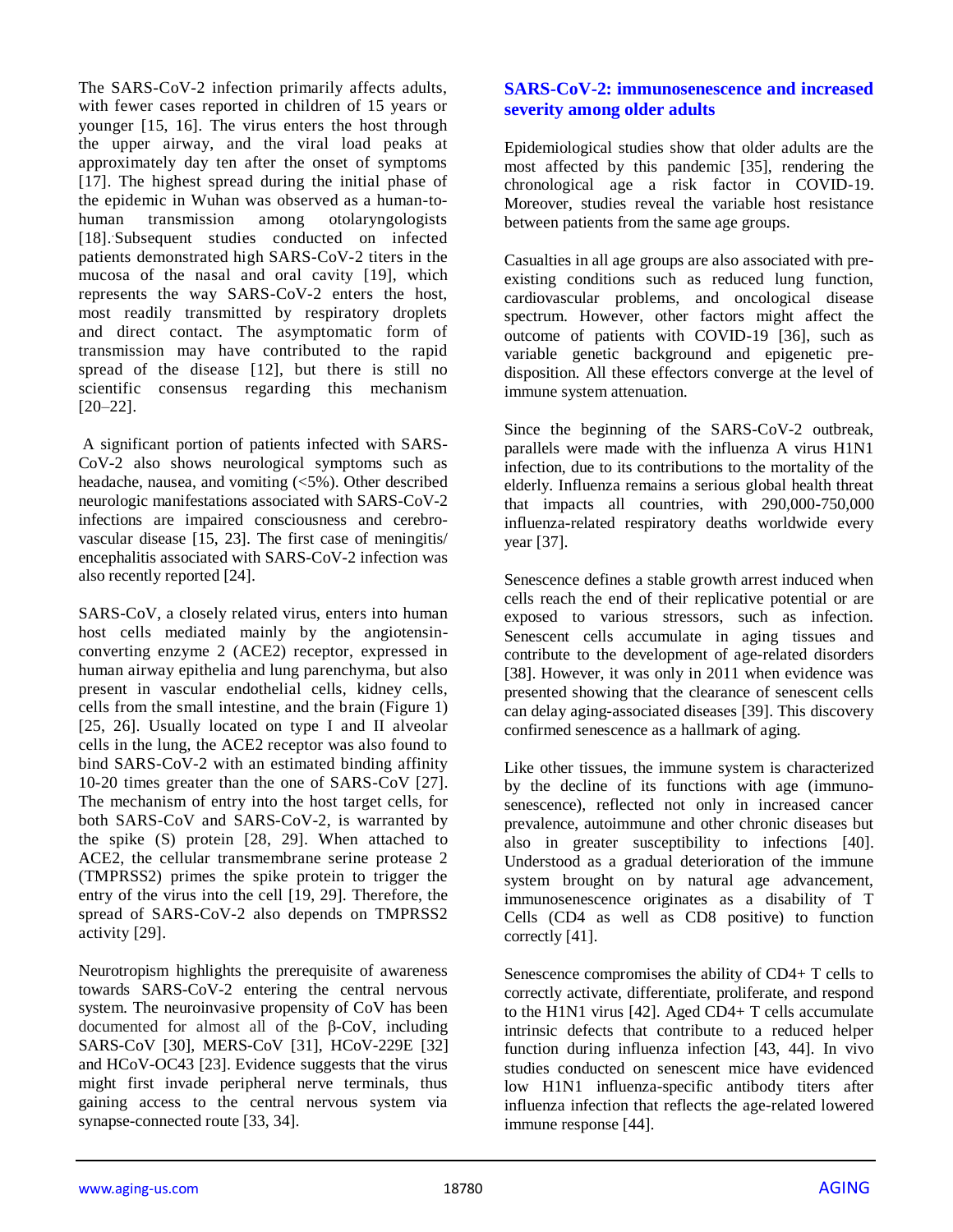Viral infections are also known as stressors that can induce senescence in different cell lines. The Dengue virus can cause senescence in endothelial cells [45], and the Measles virus leads to cellular senescence in normal and cancer fibroblasts [46]. Senescent cells can play a role during viral infection by limiting the proliferation of damaged cells. In fact, these cells help to control the viral replication, while in experimental studies, senescence induction restricts the infection in mice [47]. Moreover, the NS1 protein of the avian influenza H7N9 virus can induce growth arrest and cellular senescence in Neuro2a cells [48]. Neurons infected with influenza A virus can respond to the infection by producing oxygen radicals and nitric oxide (NO) [49]. NS1 protein leads to an increased release of NO in Neuro2a cells which causes a reduced proliferation, enlarged cell morphology, an up-regulation of IL-6 and IL-8 as well as increased SA-β-gal activity, all features of senescent cells [48].

Immunosenescence offers insights into the differential resistance of young vs. old individuals, as well as men vs. women, to SARS-CoV-2 infection [50]. The depletion of B lymphocyte-driven acquired immunity is a characteristic of old age, affecting predominantly men [51]. Aging diminishes the upregulation molecules essential for T cell priming and also reduces antiviral interferon (IFN) production by alveolar macrophages and dendritic cells (DCs) [52].

In summary, impairment in number, function, and activation of cells involved in the immune response [53–55] and aging of hematopoietic stem cells [56] are major phenotypes of the immune system associated with immunosenescence (Figure 2). Ultimately, these changes lead to a process termed "inflammaging," where low-grade inflammation is present at an advanced age and is associated with a worsening of chronic progressive medical conditions, such as congestive heart failure [57], and the onset of agerelated diseases involving the central nervous system (e.g., Alzheimer's disease) [58]. When the ageassociated inflammation persists in the long-term, it may lead to oxidative stress in various tissues, while also triggering organelle dysfunction (e.g., mitochondrial and lysosomal), which could, in turn, increase the cell vulnerability to infection.

#### **Inflammaging: an ally of SARS-CoV-2**

An age-related decline in cellular repair mechanisms causes accumulation of damage at genome and proteome levels. This can lead to systemic changes in the immune system and increase pro-inflammatory cytokine production (interferon, interleukin, etc.), resulting in inflammaging [57]. The increase in cytokine

production originates from the tissue macrophages, which initiate and regulate the inflammation [59]. Macrophages may, therefore, play significant roles in inflammaging. Some of the cellular hallmarks of aging, such as deregulated nutrient signaling and mitochondrial dysfunction, are also implicated in inflammaging, thus promoting the inflammatory environment [60].

Macrophages are also affected by aging, characterized mainly by the reduced potential for phagocytosis, and a decline in the gut barrier function [61]. Alveolar macrophages (AM) maintain lung homeostasis and play an important role in the influenza infection [62]. In particular, aged AM have a reduced power to control lung damage during influenza infection. During the progress of aging, the number of AM is reduced, leading to a lowered ability for phagocytosis [63]. Previous studies have also shown a decline of innate immune receptor functions and a substantial increase in viral replication efficiency after influenza infection in aged or senescent cells [64]. While the detailed mechanisms remain to be further studied, a reduction of the interferon (IFN) response in senescent cells after



**Figure 2. Immunosencescence and inflammaging create a vicious cycle creating an environment favorable for the development of neurodegenerative diseases.** Such a relationship between these processes is mainly characteristic of the elderly and is the most likely reason for the increased incidence and adversity of COVID-19 among the elderly.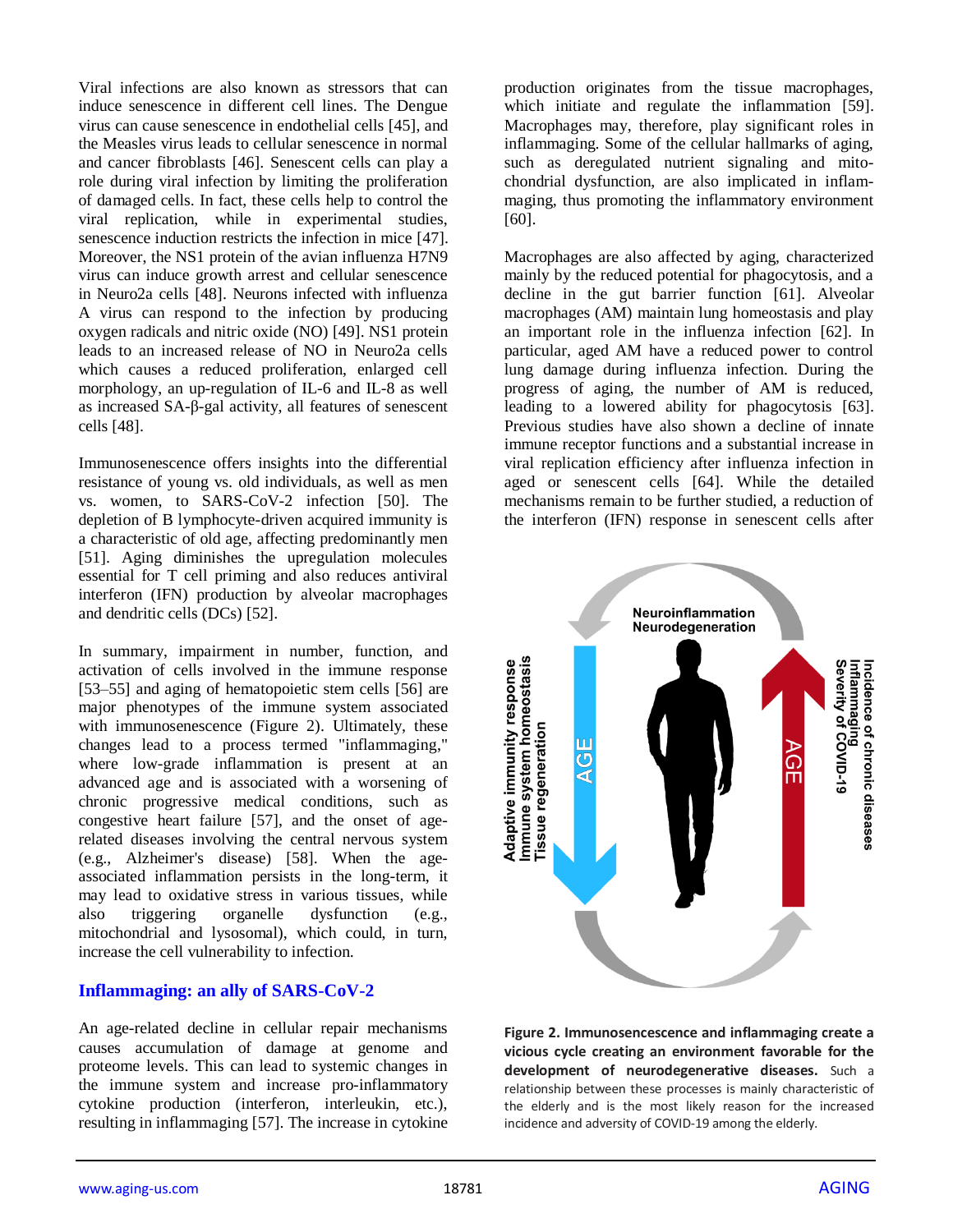viral infection may play an important role. Moreover, a significant decrease in percentages and numbers of CD8+ T cells specific for at least one of the dominant epitopes of the influenza virus (influenza A nucleoprotein, NP, epitope) is typical for aged mice [65].

Pro-inflammatory cytokines play an important role in aging processes. The activation and the high levels of inflammatory cytokines such as IL-1, IL-6, TNF, and IFN-gamma are linked with morbidity and mortality in older patients [66]. In particular, IL-6 is a multifunctional cytokine produced in response to tissue damage and infections by multiple cell types [67]. Previous studies demonstrate its critical role in promoting lung tissue inflammation [68] and stimulating viral replication [69]. Moreover, elevated IL-6 is correlated with respiratory failure [10], and high concentrations of IL-6 in the serum is considered one of the hallmarks of severe MERS-CoV infections [70]. Additionally, an increase of IL-6 levels predicts adverse outcomes of COVID-19, underscoring inflammaging as the main ally of SARS-CoV-2 [35, 71]. Moreover, a recent study investigated the occurrence of cytokine storm in COVID-19 patients, also focusing on immunological characteristics of the response to COVID-19. In both mild and severe cases of COVID-19, increased levels of IL-6 are typical, while this is not the case among asymptomatic patients [10].

Inflammaging is also consistent with the gender bias of SARS-CoV-2. The more robust age-dependent activation of the innate pro-inflammatory pathways in COVID-19 is demonstrated in men compared to women [51], which is consistent with a higher rate of inflammaging among men [72]. A different situation among centenarians lends further support to the inflammaging importance for COVID-19 progression. Distinct longevity traits characterize centenarians, antiinflammatory markers being the most prominent example, likely protecting them against the adverse outcomes of sustained inflammation as well as from the most severe forms of COVID-19 [73, 74].

Another critical factor is the impact of senescence in the lungs. Although COVID-19 shows symptoms across the entire body, the most prominent symptoms are respiratory and those associated with respiratory illness. The lung function tends to decrease with age having decreased alveolar elasticity [75], and increased senescence of epithelial cells and fibroblasts render cells frail to injuries such as the one caused by age-associated inflammation and viral infection [76]. Resident immune cells, most notably neutrophils, are also present in the lungs and are subject to immunosenescence. These cells become less functional due to age-associated chronic exposure to inflammatory cytokines [77], ultimately leading to fibrosis

and aberrant tissue regeneration. The senescence phenotype, however, can be controlled by external factors, such as smoking [78], thus increasing the pool variability found in patients from the same age. In summary, the literature reviewed above may hold the key as to why the combination of immunosenescence and inflammaging does not allow an efficient response to the invasion of SARS-CoV-2 and why older individuals with comorbidity are more prone to adverse outcomes of COVID-19 [79].

Diminished immune functions characterize immunosenescence, and inflammaging leads to a lack of anti-inflammatory modulators. The existing evidence suggests that inflammaging and immunosenescence, taken together, have vital roles in the decline of immune system functions to fight SARS-CoV-2 infection and lead to severe COVID-19 in older subjects (Figure 2).

## **SARS-CoV-2: a possible tipping point for inflammaging and neurodegeneration**

Aging is the most significant risk factor for the development of neurodegenerative diseases such as Parkinson's disease (PD), Alzheimer's disease, or amyotrophic lateral sclerosis (ALS). In PD, inflammation in the central nervous system (CNS), i.e., neuroinflammation, plays a vital role in the severity of the pathogenesis and is considered a key player in nigral cell loss [80].

Neuroinflammation is mainly regulated by glial cells, such as microglia and astrocytes. Microglia are considered the resident macrophages of the brain, therefore representing the first line of immune defense in the CNS. Moreover, they perform clearance of the metabolic waste, damaged cells, and pathogens, thus regulating both the pro-inflammatory and antiinflammatory response [81]. During pathogenesis, microglia become activated due to cellular damage and the presence of protein aggregates in their surroundings, triggering the production of chemokines and cytokines such as TNF- $\alpha$ , IL-6, IL-1 $\beta$ , IFN- $\gamma$  and CCL2 [82]. The resulting oxidative stress amplifies the damage to cellular components and further activates neighboring glial cells, thus causing a chronic activation [83]. Moreover, recent studies show that microglia can play a crucial role in defense of olfactory neuronal cells against viral infection [84]. Although data regarding the role of chemokines in SARS-CoV-2 infection is still scarce, it is known that infected epithelial cells upregulate genes encoding multiple chemokines such as CXCL1, CXCL3, CXCL6, CXCL16, and CXCL1. This increases the immune activation and recruitment of immune cells to the infected tissue, thus representing a potential therapeutic target [85].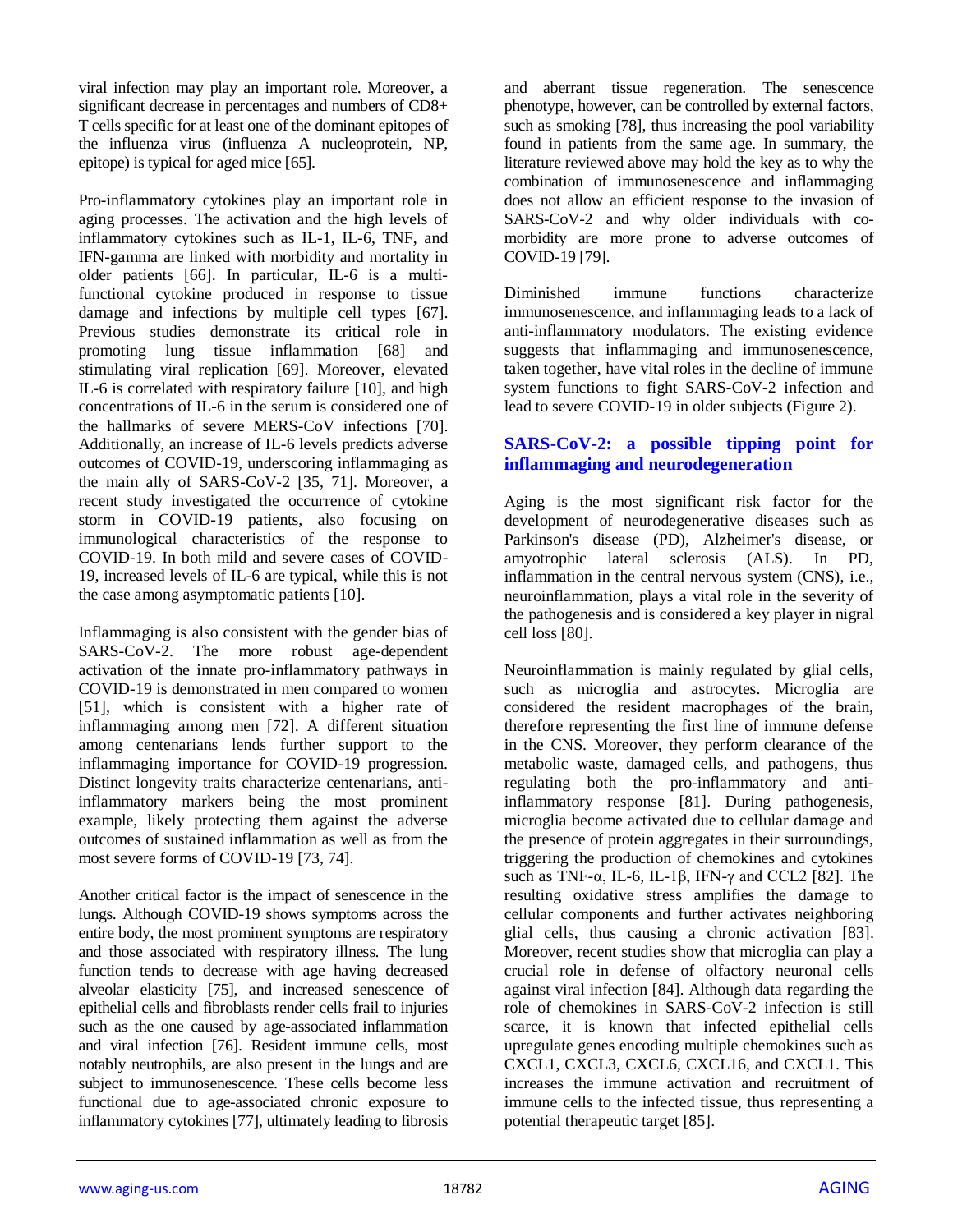It has been long established that peripheral inflammation associated with chronic diseases increases the production of cytokines, in particular IL-1β, in the CNS [86]. However, viral infections, such as with H1N1, can cause microglial activation [87]. This, in turn, increases the risk of developing diseases such as PD [88] and may trigger protein aggregation [89]. Another pointer towards neuro-immune crosstalk in neurodegeneration is the fact that nonsteroidal antiinflammatory drugs also show a protective effect in the case of neurodegenerative diseases [90].

A milestone in the research on mechanisms of neuroimmune crosstalk was the discovery of the brain meningeal lymphatic system that clears proteins and metabolic waste from the cerebrospinal fluid (CSF) [91]. During aging, the lymphatic system becomes impaired due to a reduction in the lymphatic vessel diameter and leads to an increase in waste accumulation in the brain [92]. Such CNS-derived antigens contribute to the neuroinflammatory conditions, and their clearance is essential to counter the inflammation [91]. It is possible that due to peripheral inflammation, not only blood-borne cytokines can enter the brain, causing the detrimental neuroinflammatory effects, but also the immune cells present in the lymphatic system, exposing the brain to a vicious circle increasing its vulnerability to additional injuries.

The available literature on SARS-CoV-2 suggests that the virus may enter the nervous system via the lymphatic circulation [93]. SARS-CoV-2 can infect lymph endothelial cells [94] and, therefore, may use the paranasal lymph vessels to reach the brain. The presence of the virus was confirmed in the neuronal and capillary cells in the frontal lobe of the COVID-19 patients [95], associated with a worsening of neurological symptoms. The convergence of viral load in the nervous system and its relationship with brain lymphatics and microglial reaction against the virus may explain why some patients have prominent neurological symptoms, while others do not appear to experience these at all.

Aging triggers debilitating conditions, such as systemic low-grade inflammation and neurodegeneration. Such conditions can be set off or aggravated by viral infections, as evidenced by the H1N1 infection shown to contribute to PD development. The severity of SARS-CoV-2 infection indicates not only an overwhelming response of the immune system, but the presence of neurological symptoms suggests the connection with the CNS.

Severe neurological symptoms associated with COVID-19 have become increasingly noticeable after SARS- CoV-2 has been detected in the CSF of some patients [24]. A growing number of cases show neurological manifestations in COVID-19 patients, including examples of cerebrovascular disease, Guillain-Barré syndrome, encephalitis, and necrotizing encephalopathy [96]. The neurological symptoms appear in proportion with the severity of SARS-CoV-2 infection: patients with severe cases of COVID-19 show neurological manifestations (45.5%) with a higher incidence relative to the mild cases [97, 98]. The overall number of patients who displayed neurological symptoms is still low compared to respiratory manifestations. Still, the continuing pandemic and the data collected so far predict an increase in the number of neurological diseases that should not be underestimated [98]. It has also been proposed that SARS-CoV-2 infection may disrupt cellular homeostasis, ultimately leading to protein misfolding and, this way, increasing the propensity for the future development of neurodegenerative diseases [99].

This relationship calls for caution and extensive research related to the development of neuroinflammation and neurodegenerative diseases among COVID-19 survivors.

## **CONCLUDING REMARKS**

Our understanding of COVID-19 is growing by the day due to the increasing amount of clinical data and laboratory studies. The most prominent symptoms are associated with the tissues expressing the ACE2 receptor (airway epithelia and lung parenchyma). Still, the presence of neurological symptoms draws attention to the potential interaction of COVID-19 with the CNS.

Older people and people with co-morbidities are more prone to display severe symptoms of COVID-19 due to cellular senescence in the affected tissues and the immune system. Therefore, in the elderly, SARS-CoV-2 'preys' on the tissue debility and the deficiency of the immune system. The knowledge of immunosenescence and inflammaging provides a potential interpretation of epidemiological data underscoring the elderly as the population most sensitive to COVID-19.

Peripheral inflammation associated with aging and chronic diseases increases the production of cytokines also in the CNS. Similar effects can be triggered by viral infection via microglia activation, promoting protein aggregation, and, in turn, increasing the risk of developing neurodegenerative diseases [99]. Therefore, understanding the triangle between SARS-CoV2, immunosenescence, and inflammaging may shed important light on the molecular underpinnings of COVID-19, and open novel avenues for therapeutic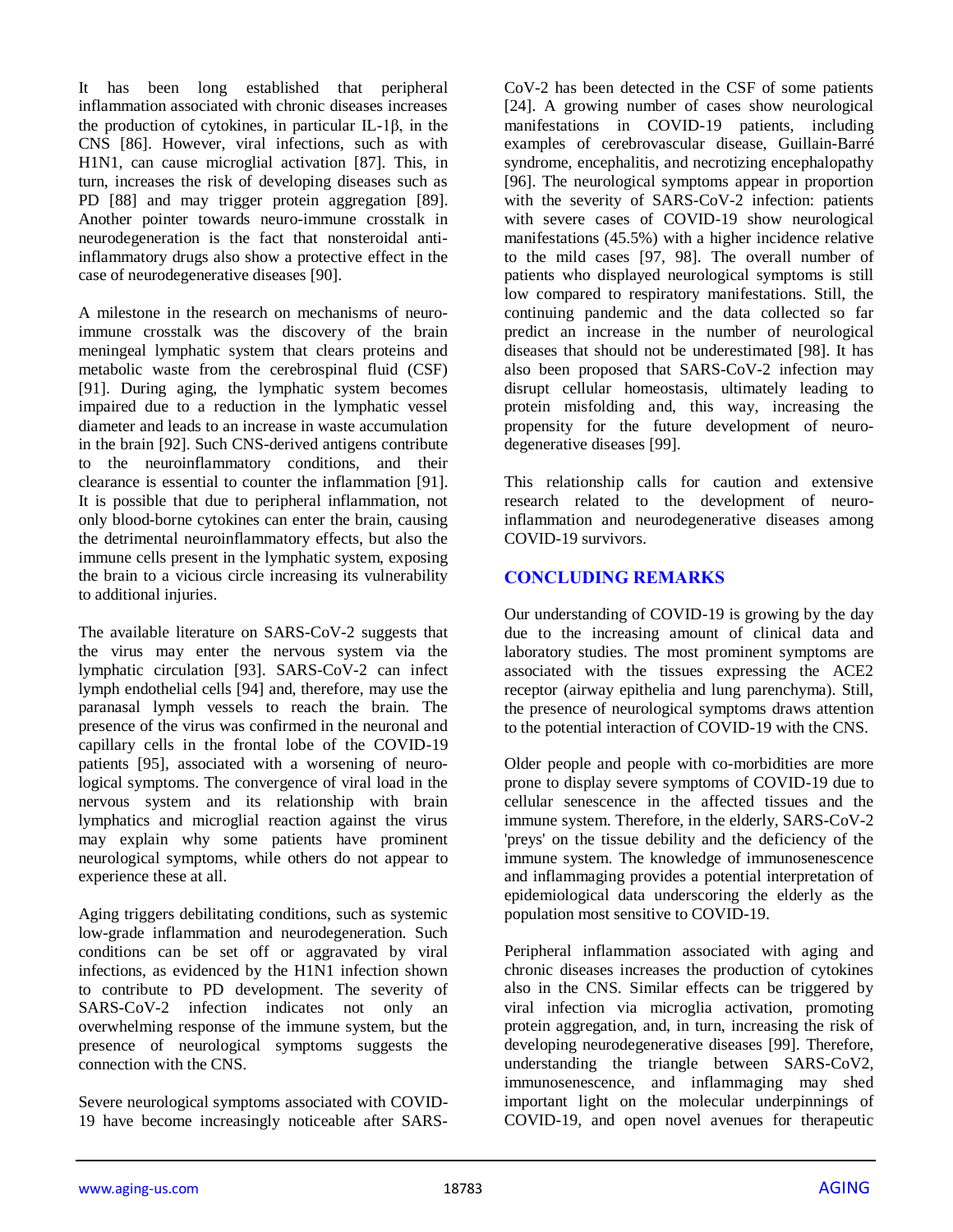interventions. These are desperately needed so that our lives can return to the 'normality' we used to know before this pandemic.

### **AUTHOR CONTRIBUTIONS**

All authors contributed in conceiving, discussion and writing of this manuscript.

## **CONFLICTS OF INTEREST**

The authors report no conflicts of interest in this work.

#### **FUNDING**

AK and TFO are funded by the German Research Foundation (DFG). AL is funded by the Center of Excellence for Science and Technology-Integration of Mediterranean Region (STIM), University of Split, Croatia.

#### **REFERENCES**

1. Wu F, Zhao S, Yu B, Chen YM, Wang W, Song ZG, Hu Y, Tao ZW, Tian JH, Pei YY, Yuan ML, Zhang YL, Dai FH, et al. Author correction: a new coronavirus associated with human respiratory disease in China. Nature. 2020; 580:E7.

<https://doi.org/10.1038/s41586-020-2202-3> PMID[:32296181](https://pubmed.ncbi.nlm.nih.gov/32296181)

- 2. Chen X, Yu B. First two months of the 2019 coronavirus disease (COVID-19) epidemic in China: real-time surveillance and evaluation with a second derivative model. Glob Health Res Policy. 2020; 5:7. <https://doi.org/10.1186/s41256-020-00137-4> PMID[:32158961](https://pubmed.ncbi.nlm.nih.gov/32158961)
- 3. Guan WJ, Ni ZY, Hu Y, Liang WH, Ou CQ, He JX, Liu L, Shan H, Lei CL, Hui DS, Du B, Li LJ, Zeng G, et al, and China Medical Treatment Expert Group for Covid-19. Clinical characteristics of coronavirus disease 2019 in China. N Engl J Med. 2020; 382:1708–20. <https://doi.org/10.1056/NEJMoa2002032> PMID[:32109013](https://pubmed.ncbi.nlm.nih.gov/32109013)
- 4. de Wit E, van Doremalen N, Falzarano D, Munster VJ. SARS and MERS: recent insights into emerging coronaviruses. Nat Rev Microbiol. 2016; 14:523–34. <https://doi.org/10.1038/nrmicro.2016.81> PMID[:27344959](https://pubmed.ncbi.nlm.nih.gov/27344959)
- 5. Su S, Wong G, Shi W, Liu J, Lai AC, Zhou J, Liu W, Bi Y, Gao GF. Epidemiology, genetic recombination, and pathogenesis of coronaviruses. Trends Microbiol. 2016; 24:490–502.

<https://doi.org/10.1016/j.tim.2016.03.003> PMID[:27012512](https://pubmed.ncbi.nlm.nih.gov/27012512)

- 6. Menachery VD, Eisfeld AJ, Schäfer A, Josset L, Sims AC, Proll S, Fan S, Li C, Neumann G, Tilton SC, Chang J, Gralinski LE, Long C, et al. Pathogenic influenza viruses and coronaviruses utilize similar and contrasting approaches to control interferon-stimulated gene responses. mBio. 2014; 5:e01174–14. <https://doi.org/10.1128/mBio.01174-14> PMI[D:24846384](https://pubmed.ncbi.nlm.nih.gov/24846384)
- 7. Satija N, Lal SK. The molecular biology of SARS coronavirus. Ann N Y Acad Sci. 2007; 1102:26–38. <https://doi.org/10.1196/annals.1408.002> PMI[D:17470909](https://pubmed.ncbi.nlm.nih.gov/17470909)
- 8. Ou X, Liu Y, Lei X, Li P, Mi D, Ren L, Guo L, Guo R, Chen T, Hu J, Xiang Z, Mu Z, Chen X, et al. Characterization of spike glycoprotein of SARS-CoV-2 on virus entry and its immune cross-reactivity with SARS-CoV. Nat Commun. 2020; 11:1620. <https://doi.org/10.1038/s41467-020-15562-9>

PMI[D:32221306](https://pubmed.ncbi.nlm.nih.gov/32221306)

- 9. Fehr AR, Perlman S. Coronaviruses: an overview of their replication and pathogenesis. Methods Mol Biol. 2015; 1282:1–23. [https://doi.org/10.1007/978-1-4939-2438-7\\_1](https://doi.org/10.1007/978-1-4939-2438-7_1) PMI[D:25720466](https://pubmed.ncbi.nlm.nih.gov/25720466)
- 10. Chen G, Wu D, Guo W, Cao Y, Huang D, Wang H, Wang T, Zhang X, Chen H, Yu H, Zhang X, Zhang M, Wu S, et al. Clinical and immunological features of severe and moderate coronavirus disease 2019. J Clin Invest. 2020; 130:2620–29. <https://doi.org/10.1172/JCI137244> PMID[:32217835](https://pubmed.ncbi.nlm.nih.gov/32217835)
- 11. Hou Y, Dan X, Babbar M, Wei Y, Hasselbalch SG, Croteau DL, Bohr VA. Ageing as a risk factor for neurodegenerative disease. Nat Rev Neurol. 2019; 15:565–81. <https://doi.org/10.1038/s41582-019-0244-7>

PMI[D:31501588](https://pubmed.ncbi.nlm.nih.gov/31501588) 12. Wang D, Hu B, Hu C, Zhu F, Liu X, Zhang J, Wang B, Xiang H, Cheng Z, Xiong Y, Zhao Y, Li Y, Wang X, Peng Z. Clinical characteristics of 138 hospitalized patients with 2019 novel coronavirus-infected pneumonia in Wuhan, China. JAMA. 2020; 323:1061–69. <https://doi.org/10.1001/jama.2020.1585>

PMI[D:32031570](https://pubmed.ncbi.nlm.nih.gov/32031570)

- 13. Lüers JC, Klußmann JP, Guntinas-Lichius O. [The COVID-19 pandemic and otolaryngology: what it comes down to?]. Laryngorhinootologie. 2020; 99:287–91. <https://doi.org/10.1055/a-1095-2344> PMI[D:32215896](https://pubmed.ncbi.nlm.nih.gov/32215896)
- 14. Chen N, Zhou M, Dong X, Qu J, Gong F, Han Y, Qiu Y, Wang J, Liu Y, Wei Y, Xia J, Yu T, Zhang X, Zhang L. Epidemiological and clinical characteristics of 99 cases of 2019 novel coronavirus pneumonia in Wuhan, China: a descriptive study. Lancet. 2020; 395:507–13. [https://doi.org/10.1016/S0140-6736\(20\)30211-7](https://doi.org/10.1016/S0140-6736(20)30211-7)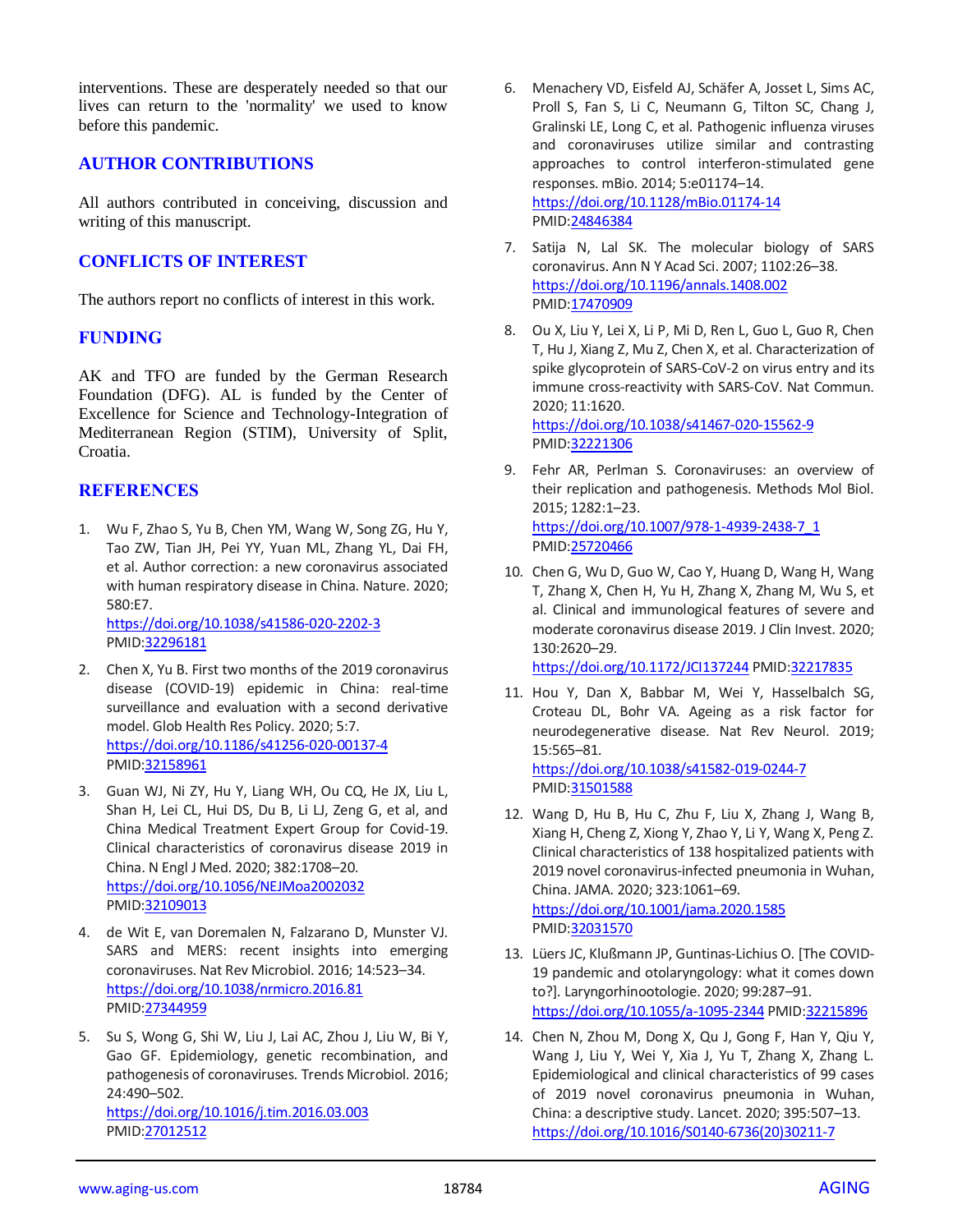PMID[:32007143](https://pubmed.ncbi.nlm.nih.gov/32007143)

- 15. Huang C, Wang Y, Li X, Ren L, Zhao J, Hu Y, Zhang L, Fan G, Xu J, Gu X, Cheng Z, Yu T, Xia J, et al. Clinical features of patients infected with 2019 novel coronavirus in Wuhan, China. Lancet. 2020; 395:497–506. [https://doi.org/10.1016/S0140-6736\(20\)30183-5](https://doi.org/10.1016/S0140-6736(20)30183-5) PMID[:31986264](https://pubmed.ncbi.nlm.nih.gov/31986264)
- 16. Li Q, Guan X, Wu P, Wang X, Zhou L, Tong Y, Ren R, Leung KS, Lau EH, Wong JY, Xing X, Xiang N, Wu Y, et al. Early transmission dynamics in Wuhan, China, of novel coronavirus-infected pneumonia. N Engl J Med. 2020; 382:1199–207. <https://doi.org/10.1056/NEJMoa2001316> PMID[:31995857](https://pubmed.ncbi.nlm.nih.gov/31995857)
- 17. Lipsitch M, Cohen T, Cooper B, Robins JM, Ma S, James L, Gopalakrishna G, Chew SK, Tan CC, Samore MH, Fisman D, Murray M. Transmission dynamics and control of severe acute respiratory syndrome. Science. 2003; 300:1966–70. <https://doi.org/10.1126/science.1086616> PMID[:12766207](https://pubmed.ncbi.nlm.nih.gov/12766207)
- 18. Lu D, Wang H, Yu R, Yang H, Zhao Y. Integrated infection control strategy to minimize nosocomial infection of coronavirus disease 2019 among ENT healthcare workers. J Hosp Infect. 2020; 104:454–55. <https://doi.org/10.1016/j.jhin.2020.02.018> PMID[:32114056](https://pubmed.ncbi.nlm.nih.gov/32114056)
- 19. Zou L, Ruan F, Huang M, Liang L, Huang H, Hong Z, Yu J, Kang M, Song Y, Xia J, Guo Q, Song T, He J, et al. SARS-CoV-2 Viral Load in Upper Respiratory Specimens of Infected Patients. N Engl J Med. 2020; 382:1177–1179. <https://doi.org/10.1056/NEJMc2001737> PMID[:32074444](https://pubmed.ncbi.nlm.nih.gov/32074444/)
- 20. Aylward, Bruce (WHO); Liang W (PRC). Report of the WHO-China Joint Mission on Coronavirus Disease 2019 (COVID-19). WHO-China Jt Mission Coronavirus Dis 2019. 2020.
- 21. Yang H, Wu Z, McGoogan JM, World Health Organisation, Wölfel R, Corman VM, Guggemos W, Seilmaier M, Müller MA, Niemeyer D, Kelly TCJ, Vollmar P, Hoelscher M, et al. Factsheet for health professionals on Coronaviruses. Jama. 2020.
- 22. Day M. Covid-19: four fifths of cases are asymptomatic, China figures indicate. BMJ. 2020; 369:m1375. <https://doi.org/10.1136/bmj.m1375> PMID[:32241884](https://pubmed.ncbi.nlm.nih.gov/32241884)
- 23. Dubé M, Le Coupanec A, Wong AH, Rini JM, Desforges M, Talbot PJ. Axonal transport enables neuron-toneuron propagation of human coronavirus OC43. J Virol. 2018; 92:e00404–18. <https://doi.org/10.1128/JVI.00404-18> PMID[:29925652](https://pubmed.ncbi.nlm.nih.gov/29925652)
- 24. Moriguchi T, Harii N, Goto J, Harada D, Sugawara H,

Takamino J, Ueno M, Sakata H, Kondo K, Myose N, Nakao A, Takeda M, Haro H, et al. A first case of meningitis/encephalitis associated with SARScoronavirus-2. Int J Infect Dis. 2020; 94:55–58. <https://doi.org/10.1016/j.ijid.2020.03.062> PMI[D:32251791](https://pubmed.ncbi.nlm.nih.gov/32251791)

- 25. Hamming I, Timens W, Bulthuis ML, Lely AT, Navis G, van Goor H. Tissue distribution of ACE2 protein, the functional receptor for SARS coronavirus. A first step in understanding SARS pathogenesis. J Pathol. 2004; 203:631–37. <https://doi.org/10.1002/path.1570> PMI[D:15141377](https://pubmed.ncbi.nlm.nih.gov/15141377)
- 26. Donoghue M, Hsieh F, Baronas E, Godbout K, Gosselin M, Stagliano N, Donovan M, Woolf B, Robison K, Jeyaseelan R, Breitbart RE, Acton S. A novel angiotensinconverting enzyme-related carboxypeptidase (ACE2) converts angiotensin I to angiotensin 1-9. Circ Res. 2000; 87:E1–9.

<https://doi.org/10.1161/01.res.87.5.e1> PMI[D:10969042](https://pubmed.ncbi.nlm.nih.gov/10969042)

- 27. Wrapp D, Wang N, Corbett KS, Goldsmith JA, Hsieh CL, Abiona O, Graham BS, McLellan JS. cryo-EM structure of the 2019-nCoV spike in the prefusion conformation. Science. 2020; 367:1260–63. <https://doi.org/10.1126/science.abb2507> PMI[D:32075877](https://pubmed.ncbi.nlm.nih.gov/32075877)
- 28. Li W, Moore MJ, Vasilieva N, Sui J, Wong SK, Berne MA, Somasundaran M, Sullivan JL, Luzuriaga K, Greenough TC, Choe H, Farzan M. Angiotensin-converting enzyme 2 is a functional receptor for the SARS coronavirus. Nature. 2003; 426:450–54. <https://doi.org/10.1038/nature02145> PMI[D:14647384](https://pubmed.ncbi.nlm.nih.gov/14647384)
- 29. Hoffmann M, Kleine-Weber H, Schroeder S, Krüger N, Herrler T, Erichsen S, Schiergens TS, Herrler G, Wu NH, Nitsche A, Müller MA, Drosten C, Pöhlmann S. SARS-CoV-2 cell entry depends on ACE2 and TMPRSS2 and is blocked by a clinically proven protease inhibitor. Cell. 2020; 181:271–80.e8. <https://doi.org/10.1016/j.cell.2020.02.052>

PMI[D:32142651](https://pubmed.ncbi.nlm.nih.gov/32142651)

30. Glass WG, Subbarao K, Murphy B, Murphy PM. Mechanisms of host defense following severe acute respiratory syndrome-coronavirus (SARS-CoV) pulmonary infection of mice. J Immunol. 2004; 173:4030–39. <https://doi.org/10.4049/jimmunol.173.6.4030>

PMID: 15356152

31. Li K, Wohlford-Lenane C, Perlman S, Zhao J, Jewell AK, Reznikov LR, Gibson-Corley KN, Meyerholz DK, McCray PB Jr. Middle east respiratory syndrome coronavirus causes multiple organ damage and lethal disease in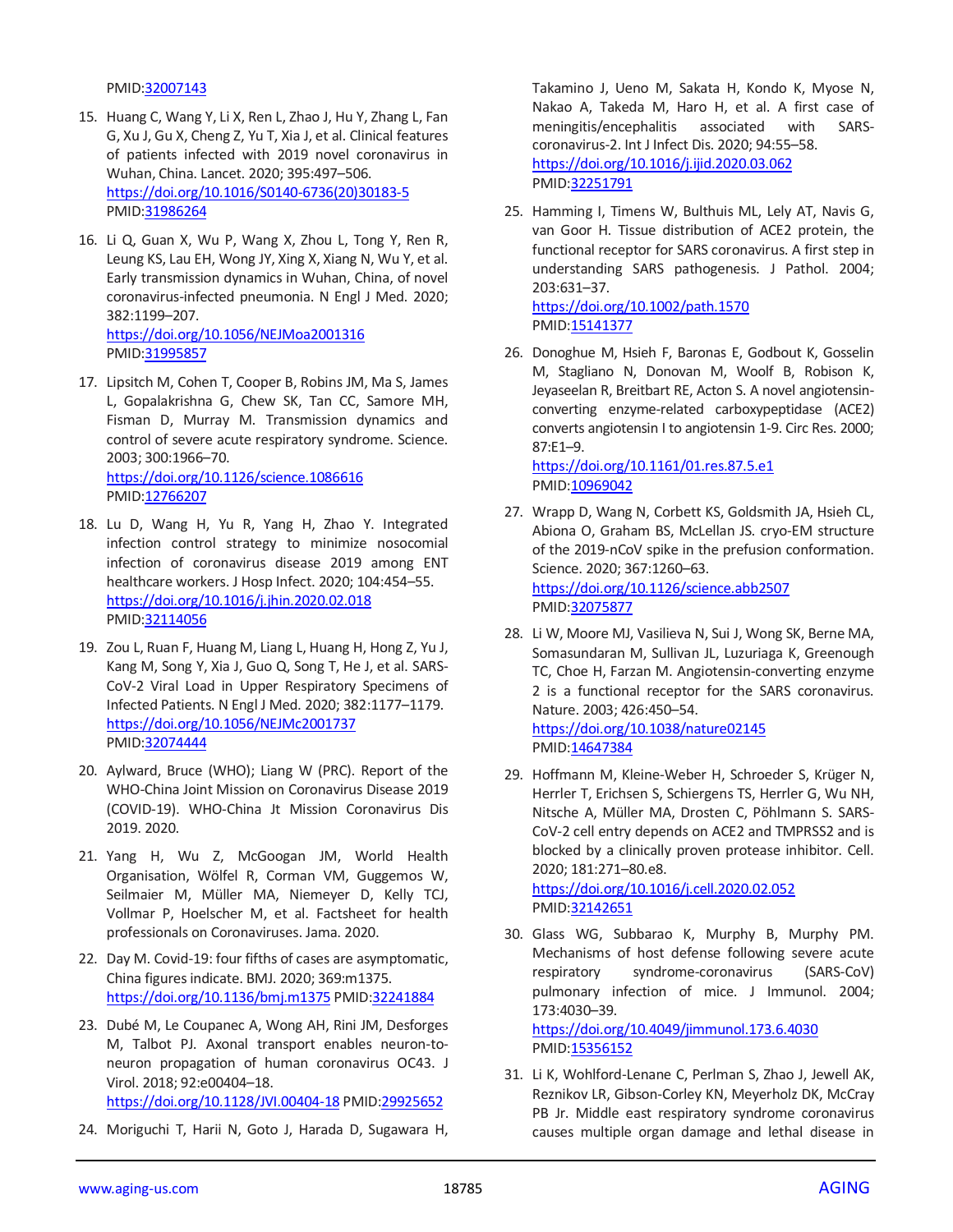mice transgenic for human dipeptidyl peptidase 4. J Infect Dis. 2016; 213:712–22. <https://doi.org/10.1093/infdis/jiv499> PMID[:26486634](https://pubmed.ncbi.nlm.nih.gov/26486634)

- 32. Talbot PJ, Ekandé S, Cashman NR, Mounir S, Stewart JN. Neurotropism of human coronavirus 229E. Adv Exp Med Biol. 1993; 342:339–46. [https://doi.org/10.1007/978-1-4615-2996-5\\_52](https://doi.org/10.1007/978-1-4615-2996-5_52) PMID[:8209751](https://pubmed.ncbi.nlm.nih.gov/8209751)
- 33. Li YC, Bai WZ, Hirano N, Hayashida T, Hashikawa T. Coronavirus infection of rat dorsal root ganglia: ultrastructural characterization of viral replication, transfer, and the early response of satellite cells. Virus Res. 2012; 163:628–35. <https://doi.org/10.1016/j.virusres.2011.12.021> PMID[:22248641](https://pubmed.ncbi.nlm.nih.gov/22248641)
- 34. Li YC, Bai WZ, Hirano N, Hayashida T, Taniguchi T, Sugita Y, Tohyama K, Hashikawa T. Neurotropic virus tracing suggests a membranous-coating-mediated mechanism for transsynaptic communication. J Comp Neurol. 2013; 521:203–12. <https://doi.org/10.1002/cne.23171> PMID[:22700307](https://pubmed.ncbi.nlm.nih.gov/22700307)
- 35. Ruan Q, Yang K, Wang W, Jiang L, Song J. Correction to: clinical predictors of mortality due to COVID-19 based on an analysis of data of 150 patients from Wuhan, China. Intensive Care Med. 2020; 46:1294–97. <https://doi.org/10.1007/s00134-020-06028-z> PMID[:32253449](https://pubmed.ncbi.nlm.nih.gov/32253449)
- 36. Madjid M, Safavi-Naeini P, Solomon SD, Vardeny O. Potential effects of coronaviruses on the cardiovascular system: a review. JAMA Cardiol. 2020. [Epub ahead of print]. <https://doi.org/10.1001/jamacardio.2020.1286> PMID[:32219363](https://pubmed.ncbi.nlm.nih.gov/32219363)
- 37. FluNet, FluID, WHO Regional offices. WHO | Influenza update - 335. WHO. 2019.
- 38. Chung HY, Cesari M, Anton S, Marzetti E, Giovannini S, Seo AY, Carter C, Yu BP, Leeuwenburgh C. Molecular inflammation: underpinnings of aging and age-related diseases. Ageing Res Rev. 2009; 8:18–30. <https://doi.org/10.1016/j.arr.2008.07.002> PMID[:18692159](https://pubmed.ncbi.nlm.nih.gov/18692159)
- 39. Baker DJ, Wijshake T, Tchkonia T, LeBrasseur NK, Childs BG, van de Sluis B, Kirkland JL, van Deursen JM. Clearance of p16Ink4a-positive senescent cells delays ageing-associated disorders. Nature. 2011; 479:232–36. <https://doi.org/10.1038/nature10600> PMID[:22048312](https://pubmed.ncbi.nlm.nih.gov/22048312)
- 40. Gavazzi G, Herrmann F, Krause KH. Aging and infectious diseases in the developing world. Clin Infect Dis. 2004; 39:83–91. <https://doi.org/10.1086/421559> PMI[D:15206058](https://pubmed.ncbi.nlm.nih.gov/15206058)
- 41. Kim JA, Seong RK, Shin OS. Enhanced viral replication by cellular replicative senescence. Immune Netw. 2016; 16:286–95. <https://doi.org/10.4110/in.2016.16.5.286> PMI[D:27799874](https://pubmed.ncbi.nlm.nih.gov/27799874)
- 42. Haynes L, Eaton SM. The effect of age on the cognate function of CD4+ T cells. Immunol Rev. 2005; 205:220–28. <https://doi.org/10.1111/j.0105-2896.2005.00255.x> PMI[D:15882356](https://pubmed.ncbi.nlm.nih.gov/15882356)
- 43. Eaton SM, Burns EM, Kusser K, Randall TD, Haynes L. Age-related defects in CD4 T cell cognate helper function lead to reductions in humoral responses. J Exp Med. 2004; 200:1613–22. <https://doi.org/10.1084/jem.20041395> PMI[D:15611289](https://pubmed.ncbi.nlm.nih.gov/15611289)
- 44. Lefebvre JS, Masters AR, Hopkins JW, Haynes L. Agerelated impairment of humoral response to influenza is associated with changes in antigen specific T follicular helper cell responses. Sci Rep. 2016; 6:25051. <https://doi.org/10.1038/srep25051> PMI[D:27109638](https://pubmed.ncbi.nlm.nih.gov/27109638)
- 45. Shu MH, Wong PF, Johari J, Abubakar S. Dengue virus infection induces endothelial cells senescence. Int J Infect Dis. 2014; 21:224. <https://doi.org/10.1016/j.ijid.2014.03.888>
- 46. Chuprin A, Gal H, Biron-Shental T, Biran A, Amiel A, Rozenblatt S, Krizhanovsky V. Cell fusion induced by ERVWE1 or measles virus causes cellular senescence. Genes Dev. 2013; 27:2356–66. <https://doi.org/10.1101/gad.227512.113> PMI[D:24186980](https://pubmed.ncbi.nlm.nih.gov/24186980)
- 47. Baz-Martínez M, Da Silva-Álvarez S, Rodríguez E, Guerra J, El Motiam A, Vidal A, García-Caballero T, González-Barcia M, Sánchez L, Muñoz-Fontela C, Collado M, Rivas C. Cell senescence is an antiviral defense mechanism. Sci Rep. 2016; 6:37007. <https://doi.org/10.1038/srep37007> PMI[D:27849057](https://pubmed.ncbi.nlm.nih.gov/27849057)
- 48. Yan Y, Du Y, Zheng H, Wang G, Li R, Chen J, Li K. NS1 of H7N9 influenza a virus induces NO-mediated cellular senescence in Neuro2a cells. Cell Physiol Biochem. 2017; 43:1369–80. <https://doi.org/10.1159/000481848> PMID[:28992616](https://pubmed.ncbi.nlm.nih.gov/28992616)
- 49. Akaike T, Maeda H. Nitric oxide and virus infection. Immunology. 2000; 101:300–08. <https://doi.org/10.1046/j.1365-2567.2000.00142.x> PMI[D:11106932](https://pubmed.ncbi.nlm.nih.gov/11106932)
- 50. Prattichizzo F, Bonafè M, Giuliani A, Costantini A, Storci G, Sabbatinelli J, Olivieri F. Response to: letter to the editor on "Bonafè M, Prattichizzo F, Giuliani A, Storci G, Sabbatinelli J, Olivieri F. Inflamm-aging: why older men are the most susceptible to SARS-CoV-2 complicated outcomes. Cytokine growth factor rev" by Eugenia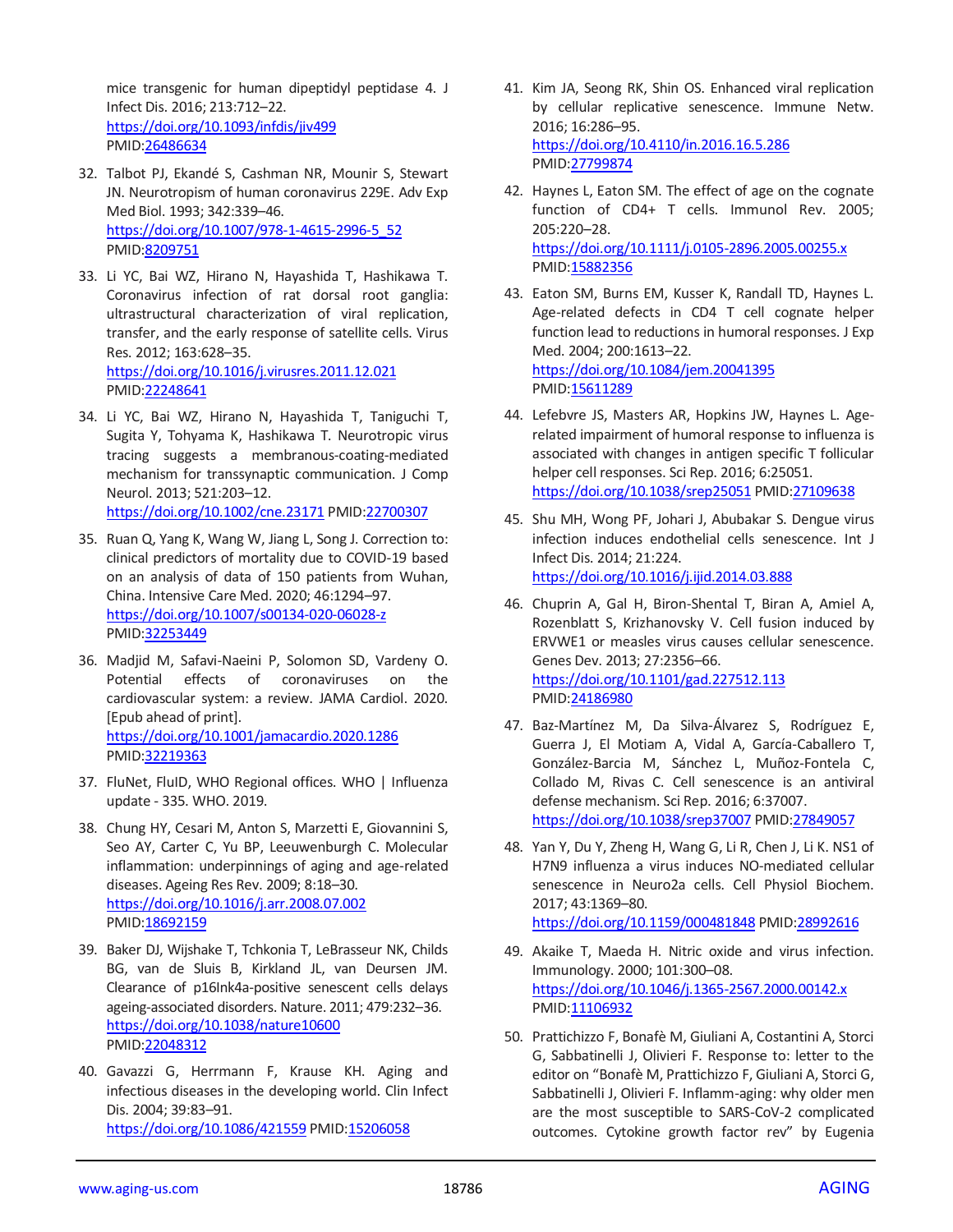Quiros-Roldan, Giorgio Biasiotto and Isabella Zanella. Cytokine Growth Factor Rev. 2020; S1359- 6101:30189–81. <https://doi.org/10.1016/j.cytogfr.2020.07.013> PMID[:32718829](https://pubmed.ncbi.nlm.nih.gov/32718829)

- 51. Márquez EJ, Chung CH, Marches R, Rossi RJ, Nehar-Belaid D, Eroglu A, Mellert DJ, Kuchel GA, Banchereau J, Ucar D. Sexual-dimorphism in human immune system aging. Nat Commun. 2020; 11:751. <https://doi.org/10.1038/s41467-020-14396-9> PMID[:32029736](https://pubmed.ncbi.nlm.nih.gov/32029736)
- 52. Kovacs EJ, Boe DM, Boule LA, Curtis BJ. Inflammaging and the lung. Clin Geriatr Med. 2017; 33:459–71. <https://doi.org/10.1016/j.cger.2017.06.002> PMID[:28991644](https://pubmed.ncbi.nlm.nih.gov/28991644)
- 53. Toapanta FR, Ross TM. Impaired immune responses in the lungs of aged mice following influenza infection. Respir Res. 2009; 10:112. <https://doi.org/10.1186/1465-9921-10-112> PMID[:19922665](https://pubmed.ncbi.nlm.nih.gov/19922665)
- 54. Nogusa S, Ritz BW, Kassim SH, Jennings SR, Gardner EM. Characterization of age-related changes in natural killer cells during primary influenza infection in mice. Mech Ageing Dev. 2008; 129:223–30. <https://doi.org/10.1016/j.mad.2008.01.003> PMID[:18304606](https://pubmed.ncbi.nlm.nih.gov/18304606)
- 55. Jiang J, Fisher EM, Murasko DM. CD8 T cell responses to influenza virus infection in aged mice. Ageing Res Rev. 2011; 10:422–27. <https://doi.org/10.1016/j.arr.2011.02.001> PMID[:21315186](https://pubmed.ncbi.nlm.nih.gov/21315186)
- 56. Tortorella C, Pisconti A, Piazzolla G, Antonaci S. APCdependent impairment of T cell proliferation in aging: role of CD28- and IL-12/IL-15-mediated signaling. Mech Ageing Dev. 2002; 123:1389–402. [https://doi.org/10.1016/s0047-6374\(02\)00079-9](https://doi.org/10.1016/s0047-6374(02)00079-9) PMID: 12297341
- 57. Franceschi C, Campisi J. Chronic inflammation (inflammaging) and its potential contribution to ageassociated diseases. J Gerontol A Biol Sci Med Sci. 2014; 1:S4–9. <https://doi.org/10.1093/gerona/glu057> PMID[:24833586](https://pubmed.ncbi.nlm.nih.gov/24833586/)
- 58. Giunta B, Fernandez F, Nikolic WV, Obregon D, Rrapo E, Town T, Tan J. Inflammaging as a prodrome to Alzheimer's disease. J Neuroinflammation. 2008; 5:51. <https://doi.org/10.1186/1742-2094-5-51> PMID[:19014446](https://pubmed.ncbi.nlm.nih.gov/19014446)
- 59. Frasca D, Blomberg BB. Inflammaging decreases adaptive and innate immune responses in mice and humans. Biogerontology. 2016; 17:7–19. <https://doi.org/10.1007/s10522-015-9578-8>

PMI[D:25921609](https://pubmed.ncbi.nlm.nih.gov/25921609)

- 60. Rea IM, Gibson DS, McGilligan V, McNerlan SE, Alexander HD, Ross OA. Age and age-related diseases: role of inflammation triggers and cytokines. Front Immunol. 2018; 9:586. <https://doi.org/10.3389/fimmu.2018.00586> PMI[D:29686666](https://pubmed.ncbi.nlm.nih.gov/29686666)
- 61. van Beek AA, Van den Bossche J, Mastroberardino PG, de Winther MP, Leenen PJ. Metabolic alterations in aging macrophages: ingredients for inflammaging? Trends Immunol. 2019; 40:113–27. <https://doi.org/10.1016/j.it.2018.12.007> PMI[D:30626541](https://pubmed.ncbi.nlm.nih.gov/30626541)
- 62. Hussell T, Bell TJ. Alveolar macrophages: plasticity in a tissue-specific context. Nat Rev Immunol. 2014; 14:81–93. <https://doi.org/10.1038/nri3600> PMID[:24445666](https://pubmed.ncbi.nlm.nih.gov/24445666)
- 63. Wong CK, Smith CA, Sakamoto K, Kaminski N, Koff JL, Goldstein DR. Aging impairs alveolar macrophage phagocytosis and increases influenza-induced mortality in mice. J Immunol. 2017; 199:1060–68. <https://doi.org/10.4049/jimmunol.1700397> PMI[D:28646038](https://pubmed.ncbi.nlm.nih.gov/28646038)
- 64. Shaw AC, Goldstein DR, Montgomery RR. Agedependent dysregulation of innate immunity. Nat Rev Immunol. 2013; 13:875–87. <https://doi.org/10.1038/nri3547> PMID[:24157572](https://pubmed.ncbi.nlm.nih.gov/24157572)
- 65. Po JL, Gardner EM, Anaraki F, Katsikis PD, Murasko DM. Age-associated decrease in virus-specific CD8+ T lymphocytes during primary influenza infection. Mech Ageing Dev. 2002; 123:1167–81. [https://doi.org/10.1016/s0047-6374\(02\)00010-6](https://doi.org/10.1016/s0047-6374(02)00010-6) PMI[D:12044966](https://pubmed.ncbi.nlm.nih.gov/12044966)
- 66. Ventura MT, Scichilone N, Paganelli R, Minciullo PL, Patella V, Bonini M, Passalacqua G, Lombardi C, Simioni L, Ridolo E, Del Giacco SR, Gangemi S, Canonica GW. Allergic diseases in the elderly: biological characteristics and main immunological and nonimmunological mechanisms. Clin Mol Allergy. 2017; 15:2.

<https://doi.org/10.1186/s12948-017-0059-2> PMI[D:28174512](https://pubmed.ncbi.nlm.nih.gov/28174512)

67. Xing Z, Gauldie J, Cox G, Baumann H, Jordana M, Lei XF, Achong MK. IL-6 is an antiinflammatory cytokine required for controlling local or systemic acute inflammatory responses. J Clin Invest. 1998; 101:311– 20.

<https://doi.org/10.1172/JCI1368> PMID[:9435302](https://pubmed.ncbi.nlm.nih.gov/9435302/)

68. Yu M, Zheng X, Witschi H, Pinkerton KE. The role of interleukin-6 in pulmonary inflammation and injury induced by exposure to environmental air pollutants. Toxicol Sci. 2002; 68:488–97.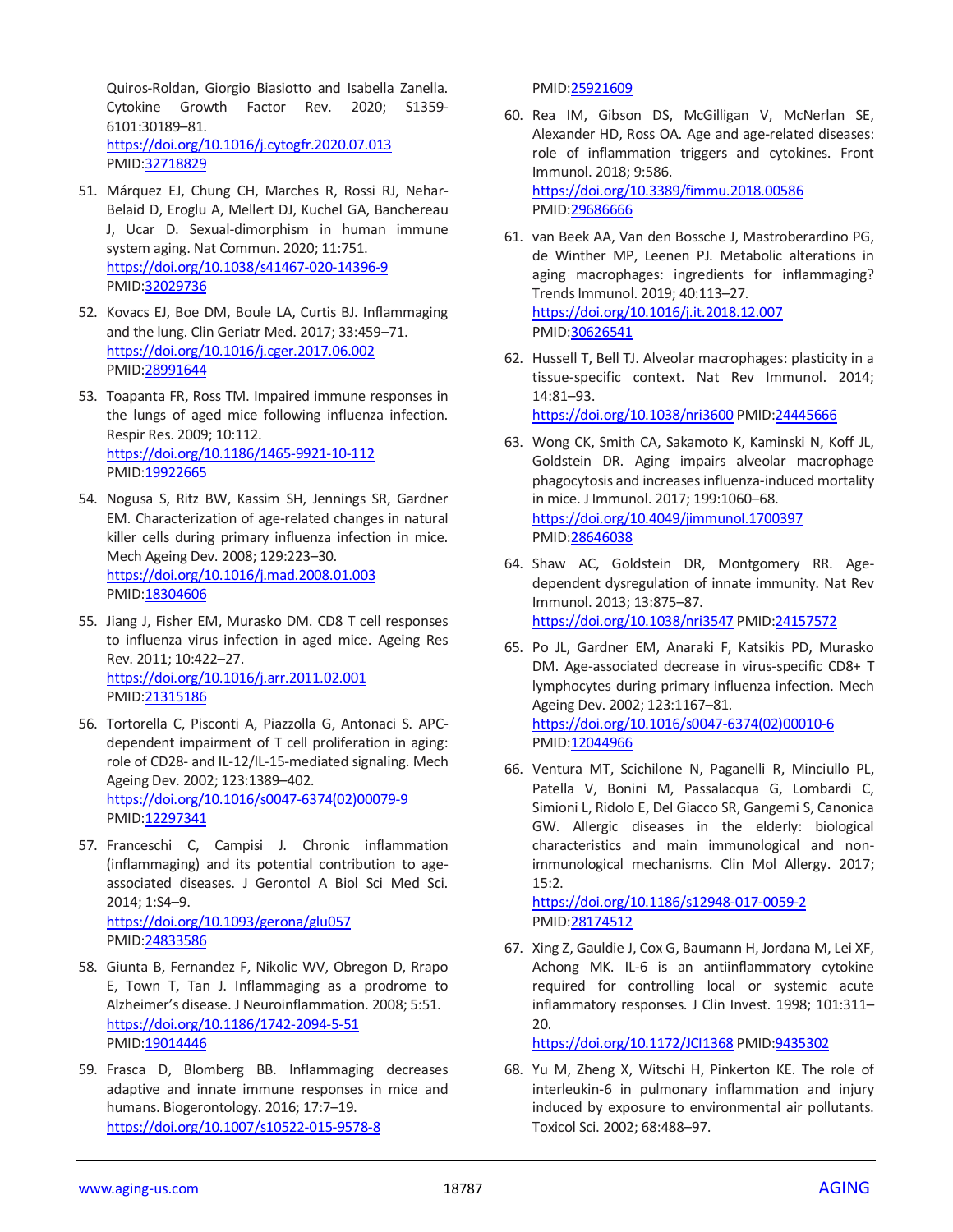<https://doi.org/10.1093/toxsci/68.2.488> PMID[:12151646](https://pubmed.ncbi.nlm.nih.gov/12151646)

- 69. Velazquez-Salinas L, Verdugo-Rodriguez A, Rodriguez LL, Borca MV. The role of interleukin 6 during viral infections. Front Microbiol. 2019; 10:1057. <https://doi.org/10.3389/fmicb.2019.01057> PMID[:31134045](https://pubmed.ncbi.nlm.nih.gov/31134045)
- 70. Fehr AR, Channappanavar R, Perlman S. Middle East respiratory syndrome: emergence of a pathogenic human coronavirus. Annu Rev Med. 2017; 68:387–99. <https://doi.org/10.1146/annurev-med-051215-031152> PMID[:27576010](https://pubmed.ncbi.nlm.nih.gov/27576010)
- 71. Zhou F, Yu T, Du R, Fan G, Liu Y, Liu Z, Xiang J, Wang Y, Song B, Gu X, Guan L, Wei Y, Li H, et al. Clinical course and risk factors for mortality of adult inpatients with COVID-19 in Wuhan, China: a retrospective cohort study. Lancet. 2020; 395:1054–62. [https://doi.org/10.1016/S0140-6736\(20\)30566-3](https://doi.org/10.1016/S0140-6736(20)30566-3) PMID[:32171076](https://pubmed.ncbi.nlm.nih.gov/32171076)
- 72. Bonafè M, Olivieri F, Cavallone L, Giovagnetti S, Mayegiani F, Cardelli M, Pieri C, Marra M, Antonicelli R, Lisa R, Rizzo MR, Paolisso G, Monti D, Franceschi C. A gender—dependent genetic predisposition to produce high levels of IL-6 is detrimental for longevity. Eur J Immunol. 2001; 31:2357–61. [https://doi.org/10.1002/1521-](https://doi.org/10.1002/1521-4141(200108)31:8<2357::aid-immu2357&) [4141\(200108\)31:8<2357::aid](https://doi.org/10.1002/1521-4141(200108)31:8<2357::aid-immu2357&)[immu2357>3.0.co;2-x](https://doi.org/10.1002/1521-4141(200108)31:8<2357::aid-immu2357&) PMID[:11500818](https://pubmed.ncbi.nlm.nih.gov/11500818)
- 73. Franceschi C. Inflammaging as a major characteristic of old people: can it be prevented or cured? Nutr Rev. 2007; 65:S173–6. <https://doi.org/10.1111/j.1753-4887.2007.tb00358.x> PMID[:18240544](https://pubmed.ncbi.nlm.nih.gov/18240544/)
- 74. Storci G, De Carolis S, Papi A, Bacalini MG, Gensous N, Marasco E, Tesei A, Fabbri F, Arienti C, Zanoni M, Sarnelli A, Santi S, Olivieri F, et al. Genomic stability, anti-inflammatory phenotype, and up-regulation of the RNAseH2 in cells from centenarians. Cell Death Differ. 2019; 26:1845–58. <https://doi.org/10.1038/s41418-018-0255-8>

PMID[:30622304](https://pubmed.ncbi.nlm.nih.gov/30622304)

- 75. Turner JM, Mead J, Wohl ME. Elasticity of human lungs in relation to age. J Appl Physiol. 1968; 25:664–71. <https://doi.org/10.1152/jappl.1968.25.6.664> PMID[:5727191](https://pubmed.ncbi.nlm.nih.gov/5727191)
- 76. Miyazaki Y, Araki K, Vesin C, Garcia I, Kapanci Y, Whitsett JA, Piguet PF, Vassalli P. Expression of a tumor necrosis factor-alpha transgene in murine lung causes lymphocytic and fibrosing alveolitis. A mouse model of progressive pulmonary fibrosis. J Clin Invest. 1995; 96:250–59.

<https://doi.org/10.1172/JCI118029> PMID[:7542280](https://pubmed.ncbi.nlm.nih.gov/7542280)

77. Hinojosa E, Boyd AR, Orihuela CJ. Age-associated inflammation and toll-like receptor dysfunction prime the lungs for pneumococcal pneumonia. J Infect Dis. 2009; 200:546–54. <https://doi.org/10.1086/600870> PMID[:19586419](https://pubmed.ncbi.nlm.nih.gov/19586419)

78. Tsuji T, Aoshiba K, Nagai A. Cigarette smoke induces senescence in alveolar epithelial cells. Am J Respir Cell Mol Biol. 2004; 31:643–49. <https://doi.org/10.1165/rcmb.2003-0290OC> PMI[D:15333326](https://pubmed.ncbi.nlm.nih.gov/15333326)

- 79. Vellas C, Delobel P, de Souto Barreto P, Izopet J. COVID-19, virology and geroscience: a perspective. J Nutr Health Aging. 2020; 24:685–91. <https://doi.org/10.1007/s12603-020-1416-2> PMI[D:32744561](https://pubmed.ncbi.nlm.nih.gov/32744561)
- 80. Scheiblich H, Trombly M, Ramirez A, Heneka MT. Neuroimmune connections in aging and neurodegenerative diseases. Trends Immunol. 2020; 41:300–12. <https://doi.org/10.1016/j.it.2020.02.002> PMI[D:32147113](https://pubmed.ncbi.nlm.nih.gov/32147113)
- 81. Gehrmann J, Matsumoto Y, Kreutzberg GW. Microglia: intrinsic immuneffector cell of the brain. Brain Res Brain Res Rev. 1995; 20:269–87. [https://doi.org/10.1016/0165-0173\(94\)00015-h](https://doi.org/10.1016/0165-0173(94)00015-h) PMI[D:7550361](https://pubmed.ncbi.nlm.nih.gov/7550361)
- 82. Wang WY, Tan MS, Yu JT, Tan L. Role of proinflammatory cytokines released from microglia in Alzheimer's disease. Ann Transl Med. 2015; 3:136. <https://doi.org/10.3978/j.issn.2305-5839.2015.03.49> PMI[D:26207229](https://pubmed.ncbi.nlm.nih.gov/26207229)
- 83. Block ML, Hong JS. Chronic microglial activation and progressive dopaminergic neurotoxicity. Biochem Soc Trans. 2007; 35:1127–32. <https://doi.org/10.1042/BST0351127> PMI[D:17956294](https://pubmed.ncbi.nlm.nih.gov/17956294)
- 84. Moseman EA, Blanchard AC, Nayak D, McGavern DB. T cell engagement of cross-presenting microglia protects the brain from a nasal virus infection. Sci Immunol. 2020; 5:eabb1817. <https://doi.org/10.1126/sciimmunol.abb1817>

PMI[D:32503876](https://pubmed.ncbi.nlm.nih.gov/32503876)

- 85. Chua RL, Lukassen S, Trump S, Hennig BP, Wendisch D, Pott F, Debnath O, Thürmann L, Kurth F, Völker MT, Kazmierski J, Timmermann B, Twardziok S, et al. COVID-19 severity correlates with airway epitheliumimmune cell interactions identified by single-cell analysis. Nat Biotechnol. 2020; 38:970–79. <https://doi.org/10.1038/s41587-020-0602-4> PMI[D:32591762](https://pubmed.ncbi.nlm.nih.gov/32591762)
- 86. Lampa J, Westman M, Kadetoff D, Agréus AN, Le Maître E, Gillis-Haegerstrand C, Andersson M, Khademi